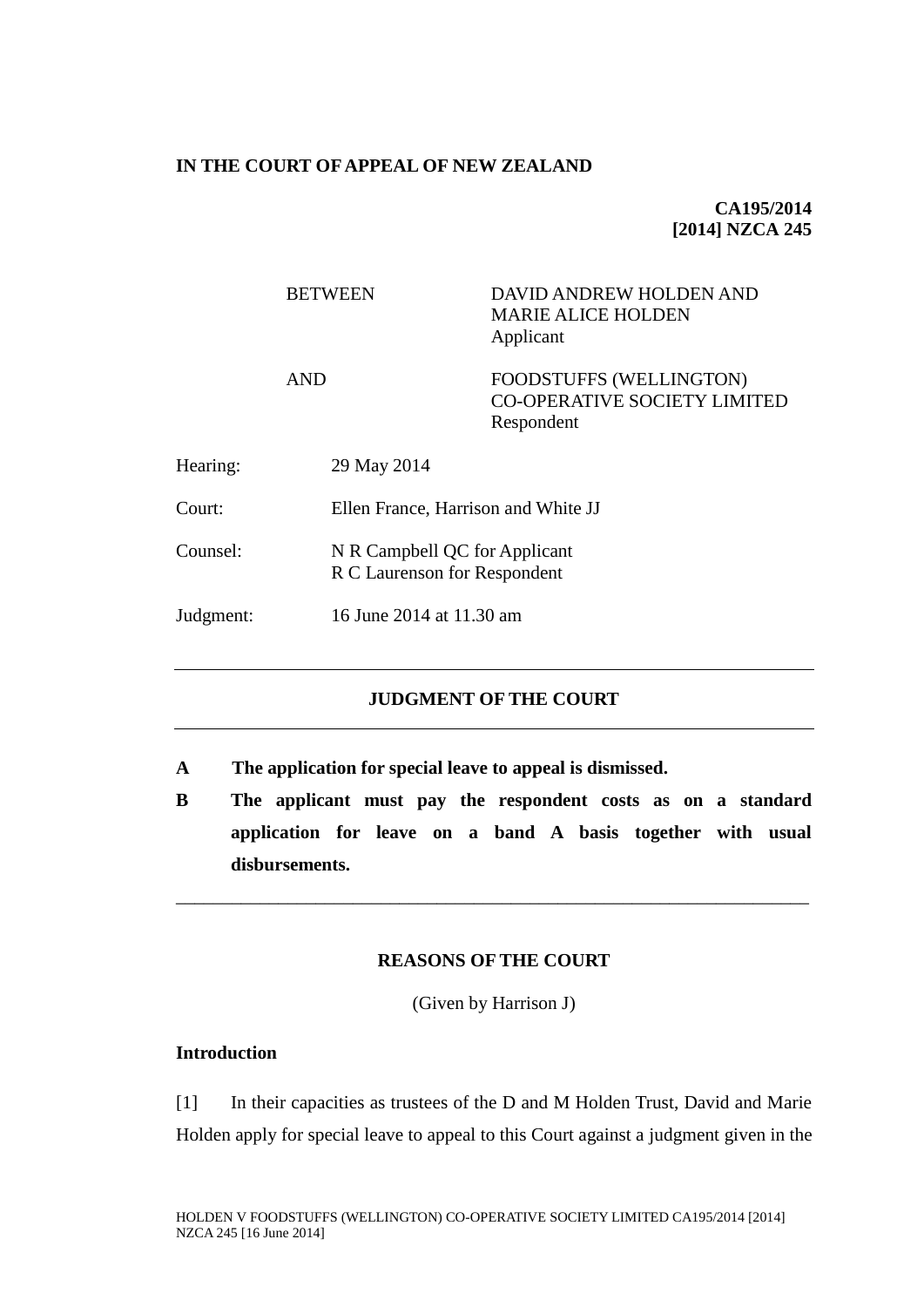High Court at Auckland.<sup>1</sup> In the High Court Woolford J reversed an arbitral award of damages in the Trust's favour against the respondent, Foodstuffs (Wellington) Co-operative Society Ltd and later declined the Trust's application for leave to appeal.<sup>2</sup>

# **Background**

[2] The Trust owns a property in Marton which it has leased to Foodstuffs since 1990. The term of the original lease was for 12 years. Foodstuffs exercised its right of renewal for the same term. The lease will expire in September 2014.

[3] Foodstuffs in turn subleased the property to a sub-tenant who operated a New World supermarket there. On 23 November 2010 the supermarket closed for business on the site and was relocated across the road. The property has since remained vacant but Foodstuffs has continued to pay the agreed annual rental of \$154,451.16.

[4] The lease also obliged Foodstuffs to pay a turnover rental of one per cent of all gross sales made by Foodstuffs in excess of \$5.2 million. Foodstuffs has not paid this turnover rental since vacating the premises.

[5] Clause 2.19 of the lease provides as follows:

2.19 THE Lessee shall during the term hereof ensure that the demised premises are open for business and occupied during normal trading hours and that at all other times all exterior windows are fastened and outside doors locked AND during the term hereof will not use or permit to be used the demised premises or any part thereof for any purpose other than as premises for carrying on in an efficient and proper manner the businesses of a Supermarket or for any other use as may be a predominant use under the Operative District Scheme for the zone within which the demised premises are situated and will not permit or suffer the use of the same or any part thereof for any other purpose …

[6] In reliance on cl 2.19 the Trust claimed that Foodstuffs was liable from 23 November 2010 to continue paying turnover rent based on the turnover that would have been achieved if the supermarket had continued to operate from the

 $\overline{1}$ <sup>1</sup> *Foodstuffs (Wellington) Co-operative Society Ltd v Holden* [2013] NZHC 3379.

<sup>2</sup> *Foodstuffs (Wellington) Co-operative Society Ltd v Holden* [2014] NZHC 490.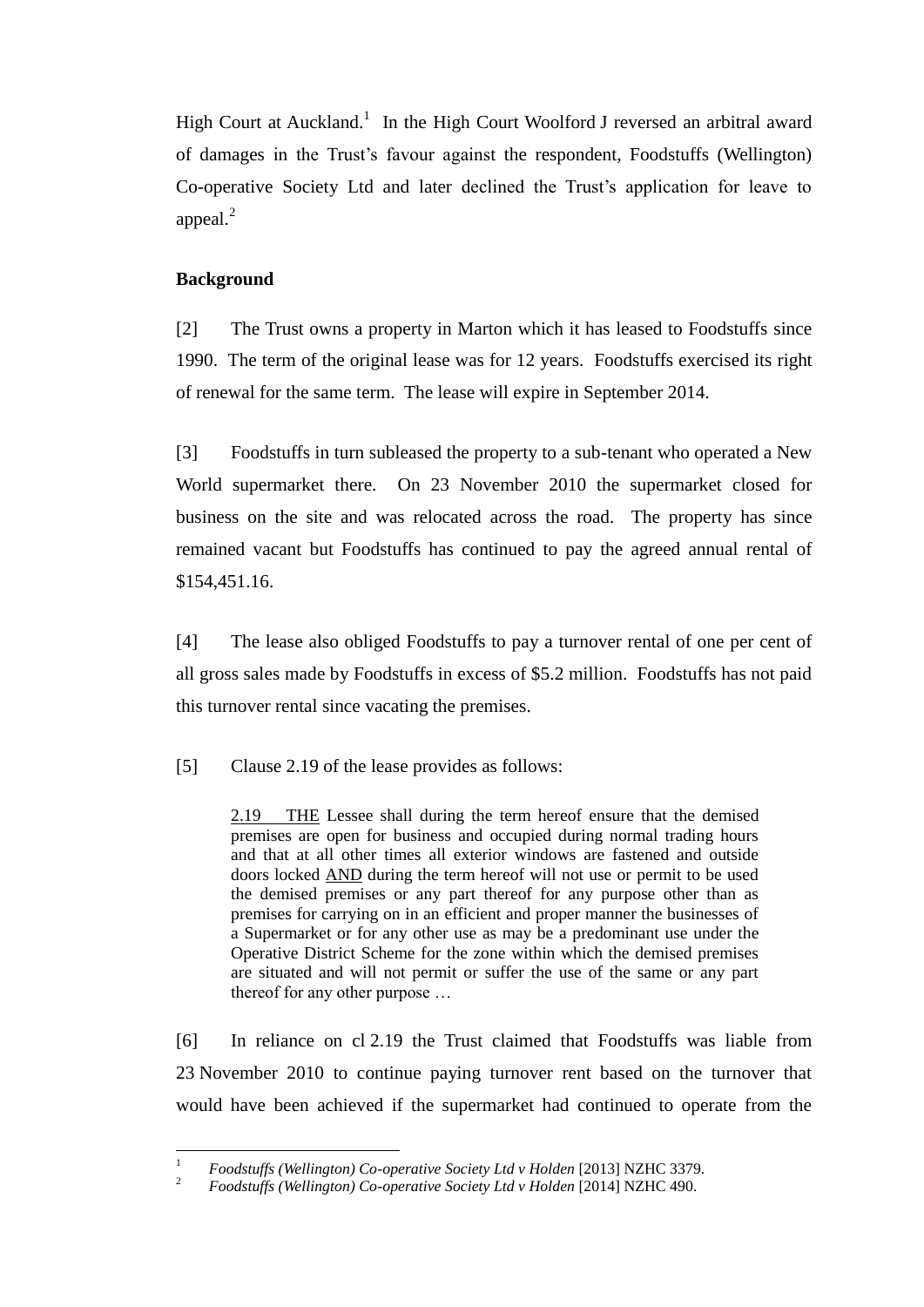property. Foodstuffs denied liability on the ground that there had been no sales from the property over that period.

[7] The parties agreed to submit their dispute for determination by an arbitrator, the Honourable Barry Paterson QC. In summary he construed cl 2.19 as obliging Foodstuffs to operate and keep open on the property a supermarket generating turnover rental in excess of \$5.2 million annually. Accordingly, Foodstuffs was in breach and the Trust was entitled to damages assessed by reference to the turnover rent from gross sales which Foodstuffs would have achieved if the premises had remained open for that purpose.

## **High Court**

[8] The parties' arbitral reference allowed a right of appeal on a question of law arising out of the award. Foodstuffs filed what appeared to be a general appeal against the award. Numerous grounds were raised. However, prior to the hearing in the High Court, Foodstuffs filed a more focussed document identifying five alleged errors by the arbitrator. We are satisfied that they were sufficiently particular to give the High Court jurisdiction. $3$ 

[9] Woolford J allowed Foodstuffs' appeal on the ground that cl 2.19 could not be read down to require Foodstuffs to operate a supermarket or another business there with a turnover of at least \$5.2 million. He considered that the plain words of cl 2.19 did not impose such a turnover requirement and to hold otherwise would be to substantially rewrite the provision. On the Judge's construction, Foodstuffs was liable only to pay the fixed annual rent but not the gross turnover rent if it was not operating a supermarket from the property.

[10] The Trust applied to the High Court for leave to appeal. Woolford J dismissed the application without hearing submissions from counsel. The only documents then filed were a notice of application for leave to appeal and a notice of opposition. Apparently the parties were not advised that this procedure was to be followed.

 $\overline{3}$ Arbitration Act 1996, sch 2, cl 5(1).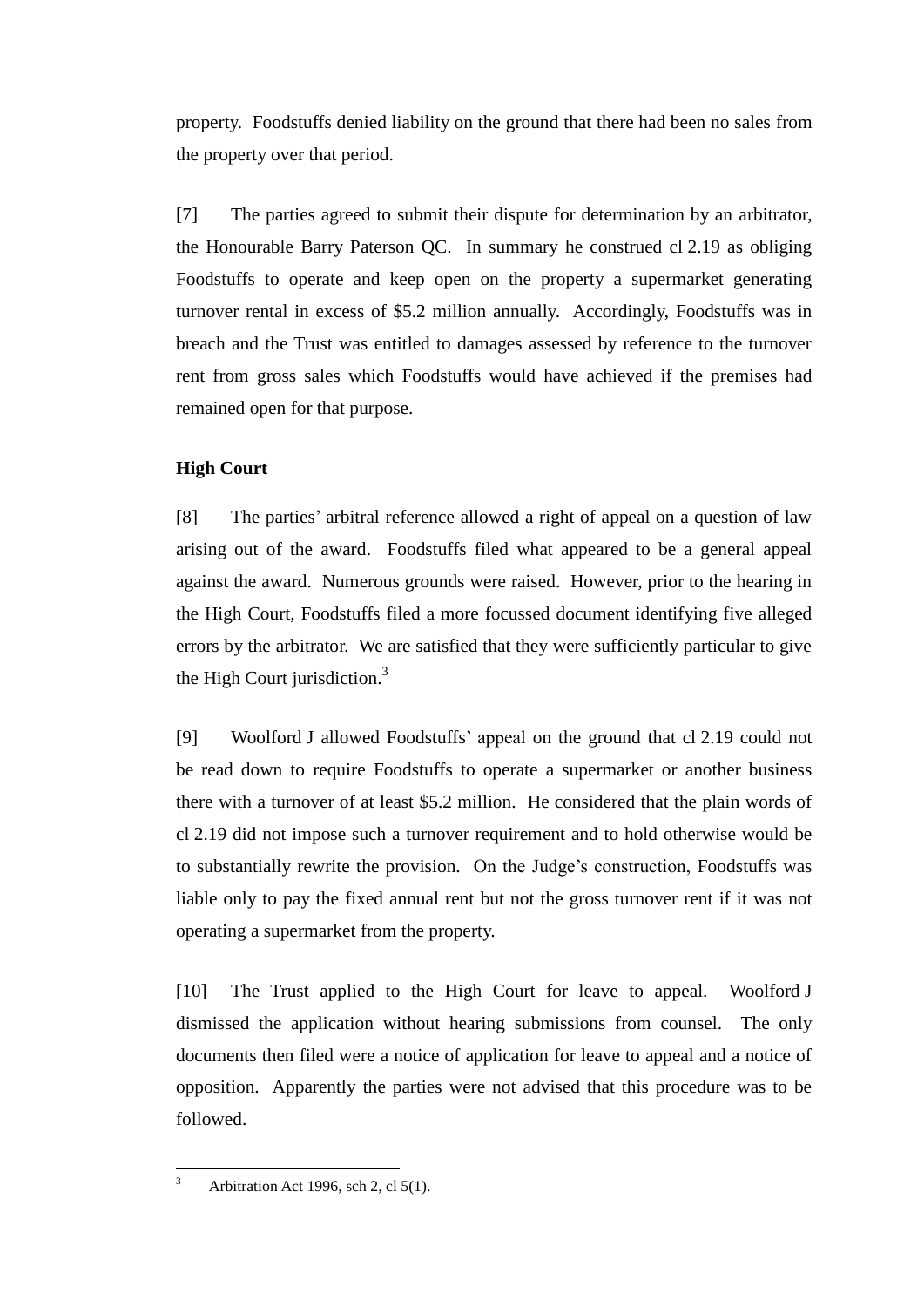## **Appeal**

[11] The Trust applies for special leave to appeal.<sup>4</sup> Both counsel accept that its application should be determined according to the principles set out by this Court in *Downer Construction (New Zealand) Ltd v Silverfield Developments Ltd*: 5

[33] It does not matter particularly whether the cl 5(5) test is equated to the s 67 test or the s 144 test. Under either test the primary focus is on whether the question of law is worthy of consideration. We cannot do better than Randerson J's summary of the position in *Cooper* at [12]:

- (a) The appeal must raise some question of law… capable of bona fide and serious argument in a case involving some interest, public or private, of sufficient importance to outweigh the cost and delay of the further appeal.
- (b) Upon a second appeal, the Court of Appeal is not engaged in the general correction of error. Its primary function is then to clarify the law and to determine whether it has been properly construed and applied by the Court below.
- (c) Not every alleged error of law is of such importance either generally or to the parties as to justify further pursuit of litigation that has been twice considered and ruled upon by a Court.
- …

[35] Where the High Court has refused leave, this court has power under cl 5(6) to grant special leave to appeal. Obviously that should not be a second bite at the same cherry. This court will be very mindful of why the High Court declined leave, and will grant special leave only if the High Court judge's decision was plainly wrong or if the test set out above was not applied or was misapplied. We would hesitate to say that the test under subcl (6) is different from the test under subcl (5). It is simpler to say the test is the same, but this court will exercise its powers sparingly and mindful of why the High Court declined leave. ...

[12] Mr Campbell QC, who did not appear for the Trust before the arbitrator or in the High Court, properly noted that Woolford J's decision refusing leave was made without the benefit of argument from counsel. That factor is relevant, and we agree that the Judge should have allowed for submissions. However, we must determine for ourselves whether the Trust's application satisfies the statutory threshold, bearing in mind the Judge's conclusion that the principal question formulated for appeal was

 $\overline{4}$ 4 Arbitration Act, sch 2, cl 5(6).

<sup>5</sup> *Downer Construction (New Zealand) Ltd v Silverfield Developments Ltd* [2007] NZCA 355, [2008] 2 NZLR 591. The reference to *Cooper* in this quoted passage from *Downer Construction* is to *Cooper v Symes* (2001) 15 PRNZ 166 (HC).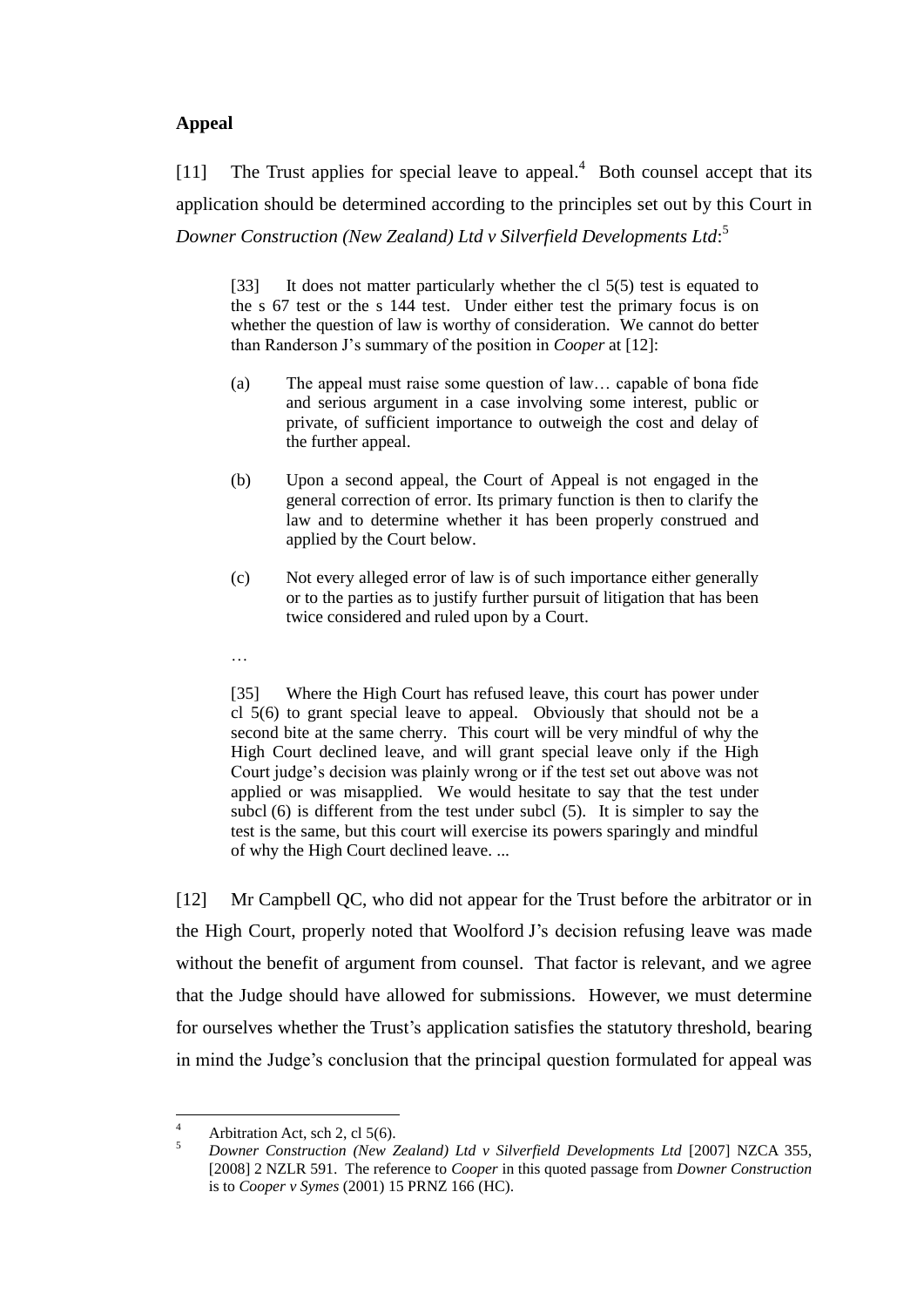not capable of bona fide and serious argument and did not involve a public or private interest of sufficient importance to outweigh the cost and delay of a second appeal.

[13] Mr Campbell has identified three questions of law for consideration by this Court. The first and primary question is of a general nature, asking whether Woolford J or the arbitrator was correct in construing cl 2.19. In argument he expanded his formulation of the question to: what is the meaning of the "keep open" obligation in cl 2.19, in particular does it require Foodstuffs to keep the premises open and occupied during normal trading hours and trading as a supermarket?

[14] Mr Campbell submitted that the Judge wrongly focussed on the use restriction part of cl 2.19. As a result he failed to consider properly the earlier obligation on Foodstuffs to ensure that the premises were kept open. In Mr Campbell's submission, it is seriously arguable that when considered in context the obligation required Foodstuffs to keep the premises open as a supermarket, as the arbitrator found.

[15] Mr Campbell accepted that the question as formulated does not involve a wider public interest. But he submitted that the Trust's private interest, arising from the financial importance to it of receipt of the gross turnover rent, was sufficient to outweigh the cost and delay of a further appeal. The Holdens retired in 1990 and the lease provides a substantial source of their retirement income.

[16] We are not satisfied that special leave to appeal should be granted to argue this question. We accept that its determination is a matter of financial importance to the Trust. However, the strictness of the leave requirement when considered in conjunction with sch 2 of the Arbitration Act 1996 is decisive to the contrary.

[17] Parties agree to submit their disputes to arbitration because it provides a relatively prompt, efficient and effective means of resolution. In contrast to court proceedings, the law does not allow parties to the arbitral process a general right of appeal on findings of fact. Appeal rights are tightly circumscribed. Parties can only appeal on a question or questions of law, and then only by agreement to the High Court or with the leave of the High Court or, with special leave, to this Court. In this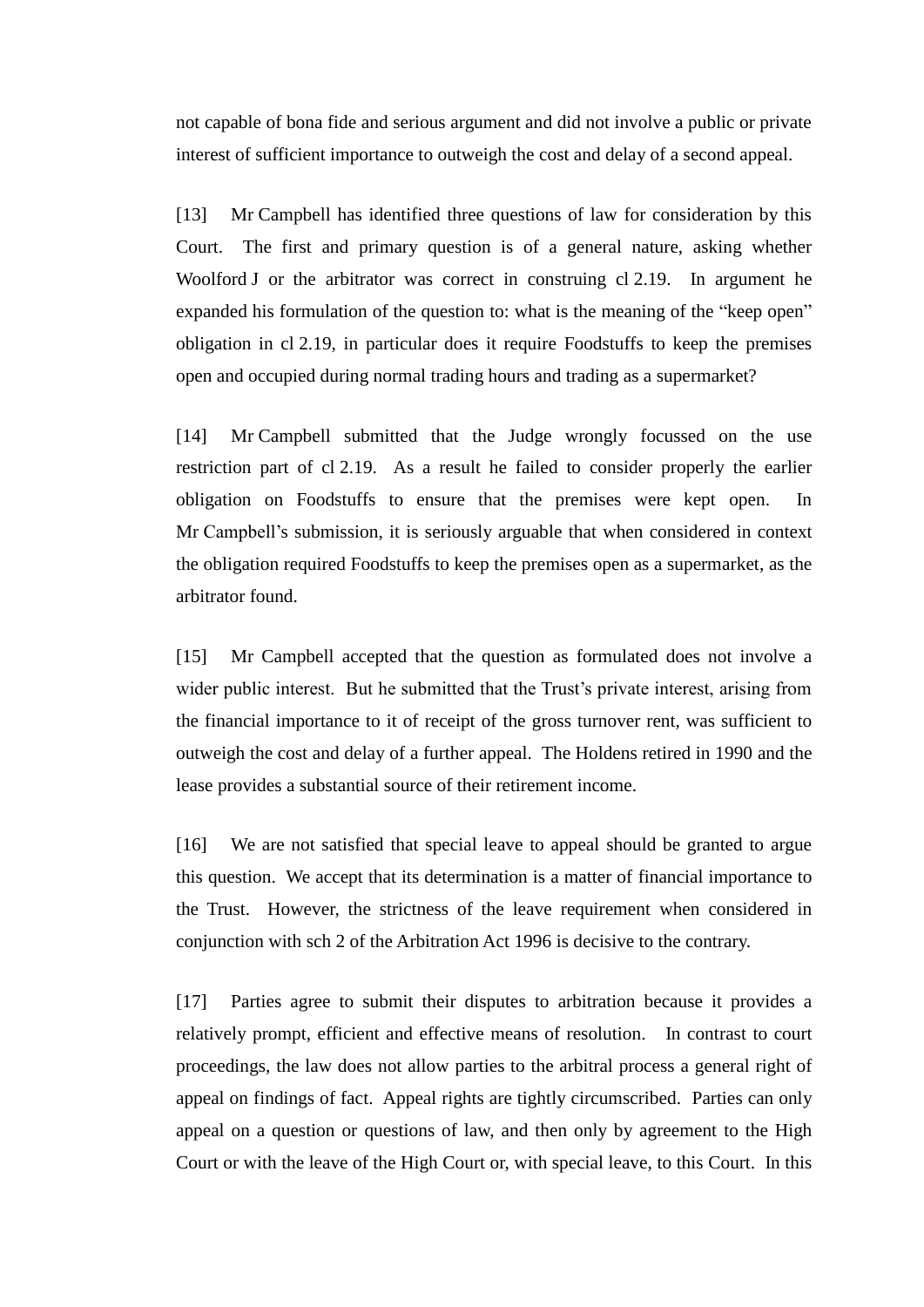context the phrase "special leave" must be given its true and literal meaning. The appeal must have some special feature justifying a further appeal to this Court.<sup>6</sup>

[18] Clause 2.19 is unique to this agreement to lease. It has no apparent wider currency. The argument before the arbitrator and in the High Court focussed purely on the correct construction of the words used. The terminology and context may arguably give rise to differing interpretations. However, we cannot say that the construction favoured by Woolford J was not reasonably open to him.

[19] The arbitrator's construction required that words be read into clause 2.19, effectively implying a term in the lease. As Mr Laurenson pointed out, the arbitrator's finding was not just that Foodstuffs was bound to keep open a supermarket but was also bound to generate turnover from the premises in excess of \$5.2 million. In agreement with Woolford J, we doubt whether that construction is seriously arguable; it appears to strain the plain words of cl 2.19. The question is not one which justifies the cost and delay of a second appeal.

[20] The second question raised by Mr Campbell is whether, even if Woolford J was correct in his construction of cl 2.19, damages for Foodstuffs' breach are to be assessed on the assumption that Foodstuffs would have performed its obligations in the manner which the leased imposed upon it. Assuming again that cl 2.19 was to be interpreted as found by Woolford J, the third and related question is whether Foodstuffs is on the arbitrator's factual findings liable for damages in the amount awarded.

[21] We accept Mr Laurenson's submission that the second question is in reality little different from the first question and that the third question was not raised as a point of law in the High Court. The whole purpose of the Arbitration Act is to ensure that issues are narrowed rather than expanded through the appellate process.<sup>7</sup> Moreover, we are not satisfied that either of these questions qualify for leave.

 $\overline{a}$ 

<sup>6</sup> *Waller v Hider* [1998] 1 NZLR 412 (CA) at 413.

<sup>7</sup> *Downer Construction*, above n 5, at [40]–[43].